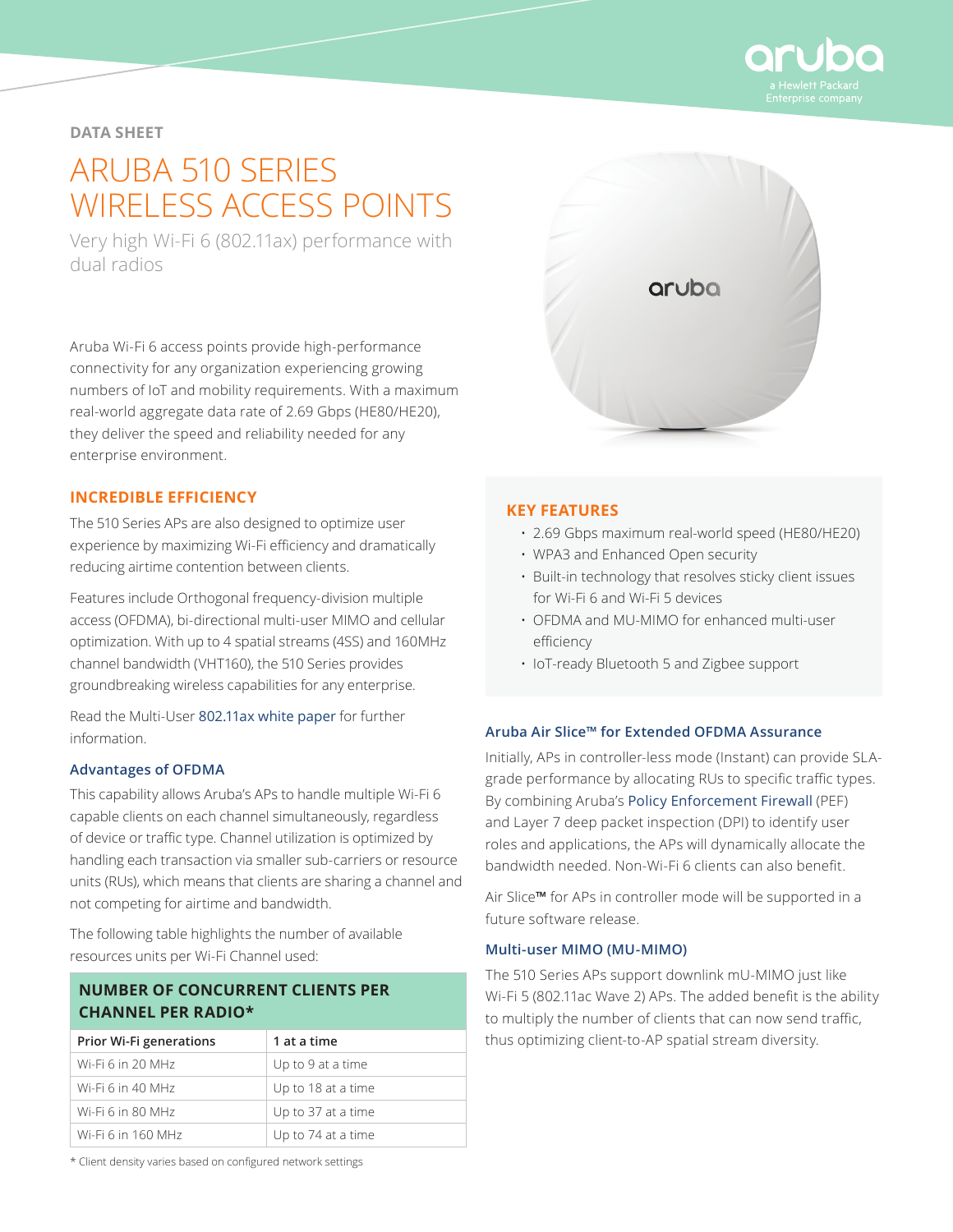#### **Wi-Fi 6 and MU-MIMO aware client optimization**

Aruba's patented AI-powered ClientMatch technology eliminates sticky client issues by placing Wi-Fi 6 capable devices on the best available AP. Session metrics are used to steer mobile devices to the best AP based on available bandwidth, types of applications being used and traffic type – even as users roam.

#### **Aruba Advanced Cellular Coexistence (ACC)**

This feature uses built-in filtering to automatically minimize the impact of interference from cellular networks, distributed antenna systems (DAS), and commercial small cell or femtocell equipment.

#### **Intelligent Power Monitoring (IPM)**

Aruba APs continuously monitor and report hardware energy consumption. They can also be configured to enable or disable capabilities based on available PoE power – ideal when wired switches have exhausted their power budget.

#### **IOT PLATFORM CAPABILITIES**

Like all Aruba Wi-Fi 6 APs, the 510 Series includes an integrated Bluetooth 5 and 802.15.4 radio (for Zigbee support) to simplify deploying and managing IoT-based location services, asset tracking services, security solutions and IoT sensors. This allows organizations to leverage the 510 Series as an IoT platform, which eliminates the need for an overlay infrastructure and additional IT resources.

#### **Target Wake Time (TWT)**

Ideal for IoTs that communicate infrequently, TWT establishes a schedule for when clients need to communicate with an AP. This helps improve client power savings and reduces airtime contention with other clients.

#### **ARUBA SECURE INFRASTRUCTURE**

The Aruba 510 Series includes components of Aruba's 360 Secure Fabric to help protect user authentication and wireless traffic. Select capabilities include:

#### **WPA3 and Enhanced Open**

Support for stronger encryption and authentication is provided via the latest version of WPA for enterprise protected networks.

Enhanced Open offers seamless new protection for users connecting to open networks where each session is automatically encrypted to protect user passwords and data on guest networks.

#### **WPA2-MPSK**

MPSK enables simpler passkey management for WPA2 devices – should the Wi-Fi password on one device or device type change, no additional changes are needed for other devices. Requires ClearPass Policy Manager.

#### **VPN Tunnels**

In Remote AP (RAP) and IAP-VPN deployments, the Aruba 510 Series can be used to establish a secure SSL/IPSec VPN tunnel to a Mobility Controller that is acting as a VPN concentrator.

#### **Trusted Platform Module (TPM)**

For enhanced device assurance, all Aruba APs have an installed TPM for secure storage of credentials and keys, and boot code.

#### **SIMPLE AND SECURE ACCESS**

To simplify policy enforcement, the Aruba 510 Series uses Aruba's policy enforcement firewall (PEF) feature to encapsulate all traffic from the AP to the Mobility Controller (or Gateway) for end-to-end encryption and inspection. Policies are applied based on user role, device type, applications, and location. This reduces the manual configuration of SSIDs, VLANs and ACLs. PEF also serves as the underlying technology for Aruba [Dynamic Segmentation](https://www.arubanetworks.com/solutions/dynamic-segmentation/).

#### **HIGH-DENSITY CONNECTIVITY**

Each 510 Series AP provides connectivity for a maximum of 512 associated clients per radio (1024 in total). In real-world scenarios, the maximum recommended client density is dependent on environmental conditions.

#### **Flexible operation and management**

A unique feature of Aruba APs is the ability to operate in either controllerless (Instant) or controller-based mode.

#### **Controller-less (Instant) mode**

In controllerless mode, one AP serves as a virtual controller for the entire network. Learn more about Instant mode in [this technology brief](https://www.arubanetworks.com/assets/tg/TB_Instant-Wi-Fi.pdf).

#### **Mobility Controller mode**

For optimized network performance, roaming and security, APs tunnel all traffic to a mobility controller for centrally managed traffic forwarding and segmentation, data encryption, and policy enforcement. Learn more in the [ArubaOS datasheet](https://www.arubanetworks.com/assets/ds/DS_ArubaOS.pdf).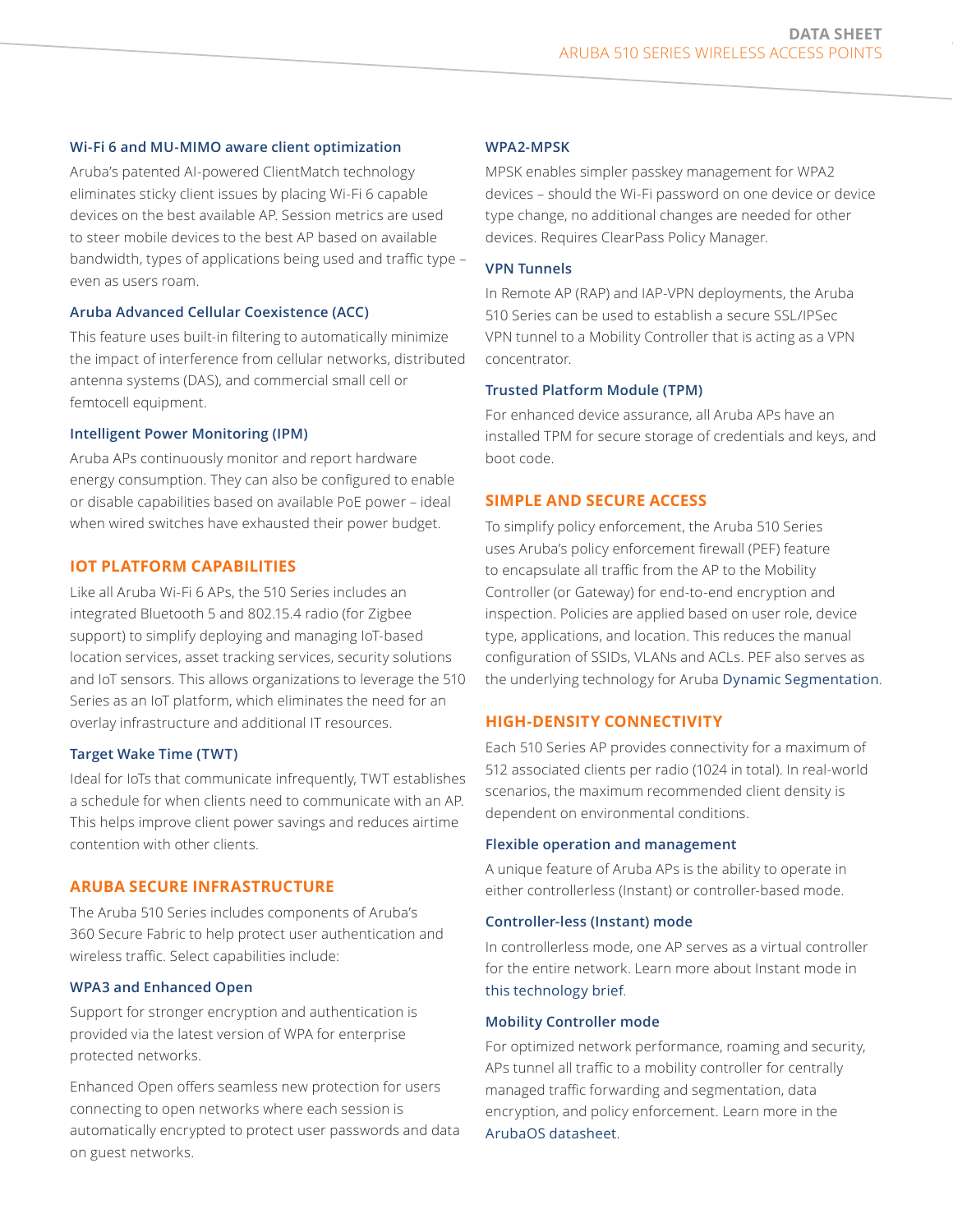#### **Management options**

Available management solutions include Aruba Central (cloud-managed) or Aruba AirWave – a multi-vendor onpremises management solution.

For large installations across multiple sites, APs can be factory-shipped and can be activated with Zero Touch Provisioning through Aruba Central or AirWave. This reduces deployment time, centralizes configuration, and helps manage inventory.

# **ADDITIONAL WI-FI FEATURES**

Each AP also includes the following standards-based technologies:

#### **Transmit beamforming (TxBF)**

Increased signal reliability and range

# **Passpoint Wi-Fi (Release 2) (Hotspot 2.0)**

Seamless cellular-to-Wi-Fi carryover for guests

#### **Dynamic Frequency Selection (DFS)**

Optimized use of available RF spectrum

#### **Maximum Ratio Combining (MRC)**

Improved receiver performance

**Cyclic Delay/Shift Diversity (CDD/CSD)**

Greater downlink RF performance

#### **Space-Time Block Coding**

Increased range and improved reception

# **Low-Density Parity Check (LDPC)**

High-efficiency error correction for increased throughput

# **SPECIFICATIONS**

#### **Hardware variants**

- AP-514: External antenna models
- AP-515: Internal antenna models

#### **Wi-Fi radio specifications**

- AP type: Indoor, dual radio, 5GHz 802.11ax 4x4 MIMO and 2.4GHz 802.11ax 2x2 MIMO
- 5GHz radio:
	- **-** Four spatial stream Single User (SU) MIMO for up to 4.8Gbps wireless data rate to individual 4SS HE160 802.11ax client devices (max)
	- **-** Two spatial stream Single User (SU) MIMO for up to 1.2Gbps wireless data rate to individual 2SS HE80 802.11ax client devices (typical)
- **-** Four spatial stream Multi User (MU) MIMO for up to 4.8Gbps wireless data rate to up to four 1SS or two 2SS HE160 802.11ax DL-MU-MIMO capable client devices simultaneously (max)
- **-** Four spatial stream Multi User (MU) MIMO for up to 2.4Gbps wireless data rate to up to four 1SS or two 2SS HE80 802.11ax DL-MU-MIMO capable client devices simultaneously (typical)
- 2.4GHz radio:
	- **-** Two spatial stream Single User (SU) MIMO for up to 574Mbps wireless data rate to individual 2SS HE40 802.11ax client devices or to two 1SS HE40 802.11ax DL-MU-MIMO capable client devices simultaneously (max)
	- **-** Two spatial stream Single User (SU) MIMO for up to 287Mbps wireless data rate to individual 2SS HE20 802.11ax client devices or to two 1SS HE20 802.11ax DL-MU-MIMO capable client devices simultaneously (typical)
- Support for up to 512 associated client devices per radio, and up to 16 BSSIDs per radio
- Supported frequency bands (country-specific restrictions apply):
	- **-** 2.400 to 2.4835GHz
	- **-** 5.150 to 5.250GHz
	- **-** 5.250 to 5.350GHz
	- **-** 5.470 to 5.725GHz
	- **-** 5.725 to 5.850GHz
- Available channels: Dependent on configured regulatory domain
- Dynamic frequency selection (DFS) optimizes the use of available RF spectrum
- Supported radio technologies:
	- **-** 802.11b: Direct-sequence spread-spectrum (DSSS)
	- **-** 802.11a/g/n/ac: Orthogonal frequency-division multiplexing (OFDM)
	- **-** 802.11ax: Orthogonal frequency-division multiple access (OFDMA) with up to 16 resource units (for an 80MHz channel)
- Supported modulation types:
	- **-** 802.11b: BPSK, QPSK, CCK
	- **-** 802.11a/g/n: BPSK, QPSK, 16-QAM, 64-QAM, 256-QAM (proprietary extension)
	- **-** 802.11ac: BPSK, QPSK, 16-QAM, 64-QAM, 256-QAM, 1024-QAM (proprietary extension)
	- **-** 802.11ax: BPSK, QPSK, 16-QAM, 64-QAM, 256-QAM, 1024-QAM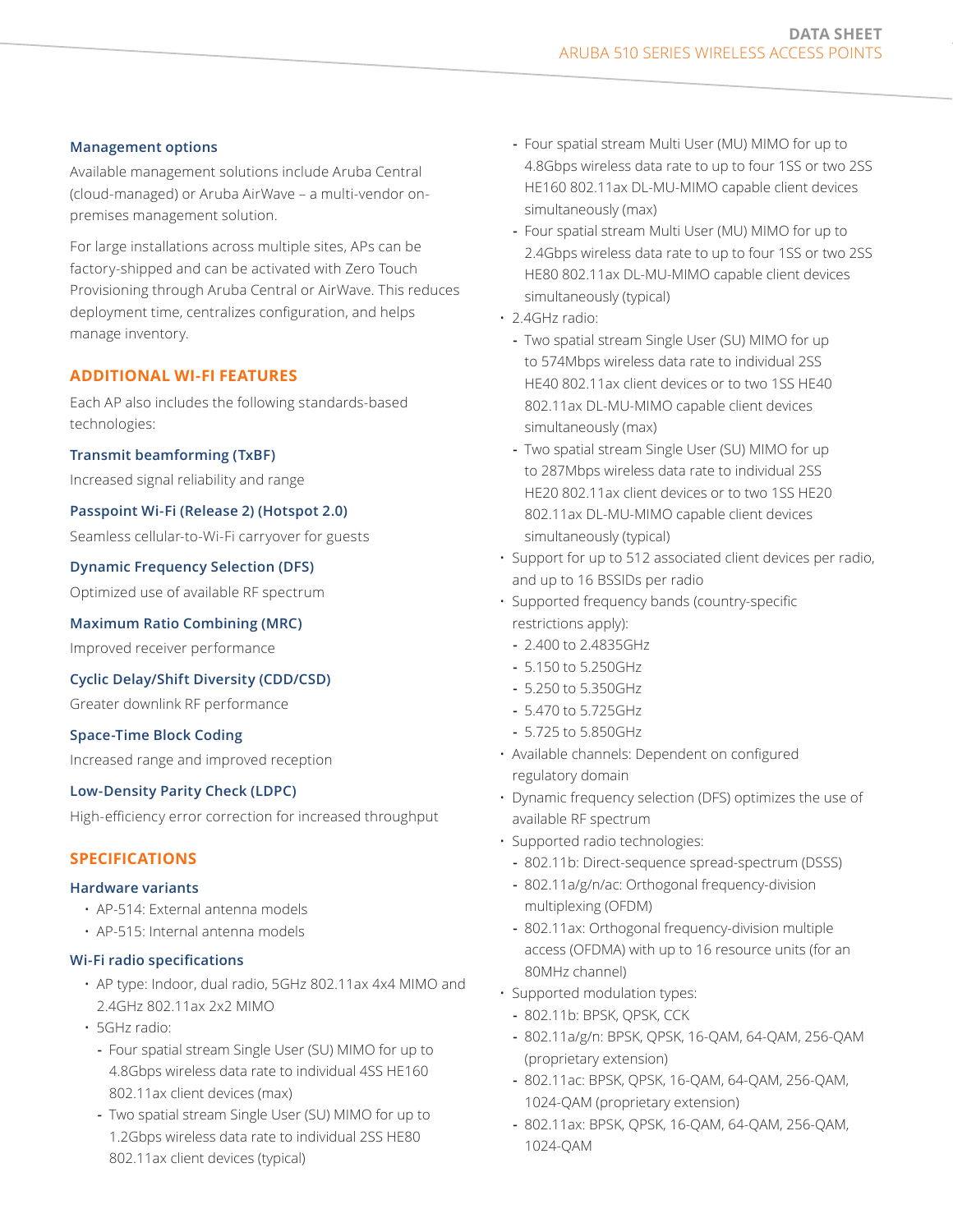- 802.11n high-throughput (HT) support: HT20/40
- 802.11ac very high throughput (VHT) support: VHT20/40/80/160
- 802.11ax high efficiency (HE) support: HE20/40/80/160
- Supported data rates (Mbps) :
	- **-** 802.11b: 1, 2, 5.5, 11
	- **-** 802.11a/g: 6, 9, 12, 18, 24, 36, 48, 54
	- **-** 802.11n (2.4GHz): 6.5 to 300 (MCS0 to MCS15, HT20 to HT40)
	- **-** 802.11n (5GHz): 6.5 to 600 (MCS0 to MVC31, HT20 to HT40)
	- **-** 802.11ac: 6.5 to 3,467 (MCS0 to MCS9, NSS = 1 to 4, VHT20 to VHT160)
	- **-** 802.11ax (2.4GHz): 3.6 to 574 (MCS0 to MCS11, NSS = 1 to 2, HE20 to HE40)
	- **-** 802.11ax (5GHz): 3.6 to 4,803 (MCS0 to MCS11, NSS = 1 to 4, HE20 to HE160)
- 802.11n/ac packet aggregation: A-MPDU, A-MSDU
- Transmit power: Configurable in increments of 0.5 dBm
- Maximum (aggregate, conducted total) transmit power (limited by local regulatory requirements):
	- **-** 2.4 GHz band: +21 dBm (18dBm per chain)
	- **-** 5 GHz band: +24 dBm (18 dBm per chain)
	- **-** Note: conducted transmit power levels exclude antenna gain. For total (EIRP) transmit power, add antenna gain.
- Advanced Cellular Coexistence (ACC) minimizes the impact of interference from cellular networks
- Maximum ratio combining (MRC) for improved receiver performance
- Cyclic delay/shift diversity (CDD/CSD) for improved downlink RF performance
- Space-time block coding (STBC) for increased range and improved reception
- Low-density parity check (LDPC) for high-efficiency error correction and increased throughput
- Transmit beam-forming (TxBF) for increased signal reliability and range
- 802.11ax Target Wait Time (TWT) to support low-power client devices

# **Wi-Fi antennas**

• AP-514: Four (female) RP-SMA connectors for external dual band antennas (A0 through A3, corresponding with radio chains 0 through 3). Worst-case internal loss between radio interface and external antenna connectors (due to diplexing circuitry): 1.3dB in 2.4GHz and 1.7dB in 5GHz.

- AP-515: Four integrated dual-band downtilt omni-directional antennas for 4x4 MIMO with peak antenna gain of 4.2dBi in 2.4GHz and 7.5dBi in 5GHz. Built-in antennas are optimized for horizontal ceiling mounted orientation of the AP. The downtilt angle for maximum gain is roughly 30 degrees.
	- **-** Combining the patterns of each of the antennas of the MIMO radios, the peak gain of the effective per-antenna pattern is 3.8dBi in 2.4GHz and 4.6dBi in 5GHz.

#### **Additional interfaces**

- E0: HPE SmartRate port (RJ-45, maximum negotiated speed 2.5Gbps)
	- **-** Auto-sensing link speed (100/1000/2500BASE-T) and MDI/MDX
	- **-** 2.5Gbps speed complies with NBase-T and 802.3bz specifications
	- **-** PoE-PD: 48Vdc (nominal) 802.3af/at/bt (class 3 or higher)
	- **-** 802.3az Energy Efficient Ethernet (EEE)
- E1: 10/100/1000BASE-T Ethernet network interface (RJ-45)
	- **-** Auto-sensing link speed and MDI/MDX
	- **-** 802.3az Energy Efficient Ethernet (EEE)
- Link aggregation (LACP) support between both network ports for redundancy and increased capacity
- DC power interface: 12Vdc (nominal, +/- 5%), accepts 2.1mm/5.5mm center-positive circular plug with 9.5mm length
- USB 2.0 host interface (Type A connector) **-** Capable of sourcing up to 1A / 5W to an attached device
- Bluetooth 5 and Zigbee (802.15.4) radio (2.4GHz)
	- **-** Bluetooth 5: up to 8dBm transmit power (class 1) and -95dBm receive sensitivity
	- **-** Zigbee: up to 8dBm transmit power and -97dBm receive sensitivity
	- **-** Integrated vertically polarized omnidirectional antenna with roughly 30 degrees downtilt and peak gain of 3.5dBi (AP-515) or 4.9dBi (AP-514)
- Visual indictors (two multi-color LEDs): for System and Radio status
- Reset button: factory reset, LED mode control (normal/off)
- Serial console interface (proprietary, micro-B USB physical jack)
- Kensington security slot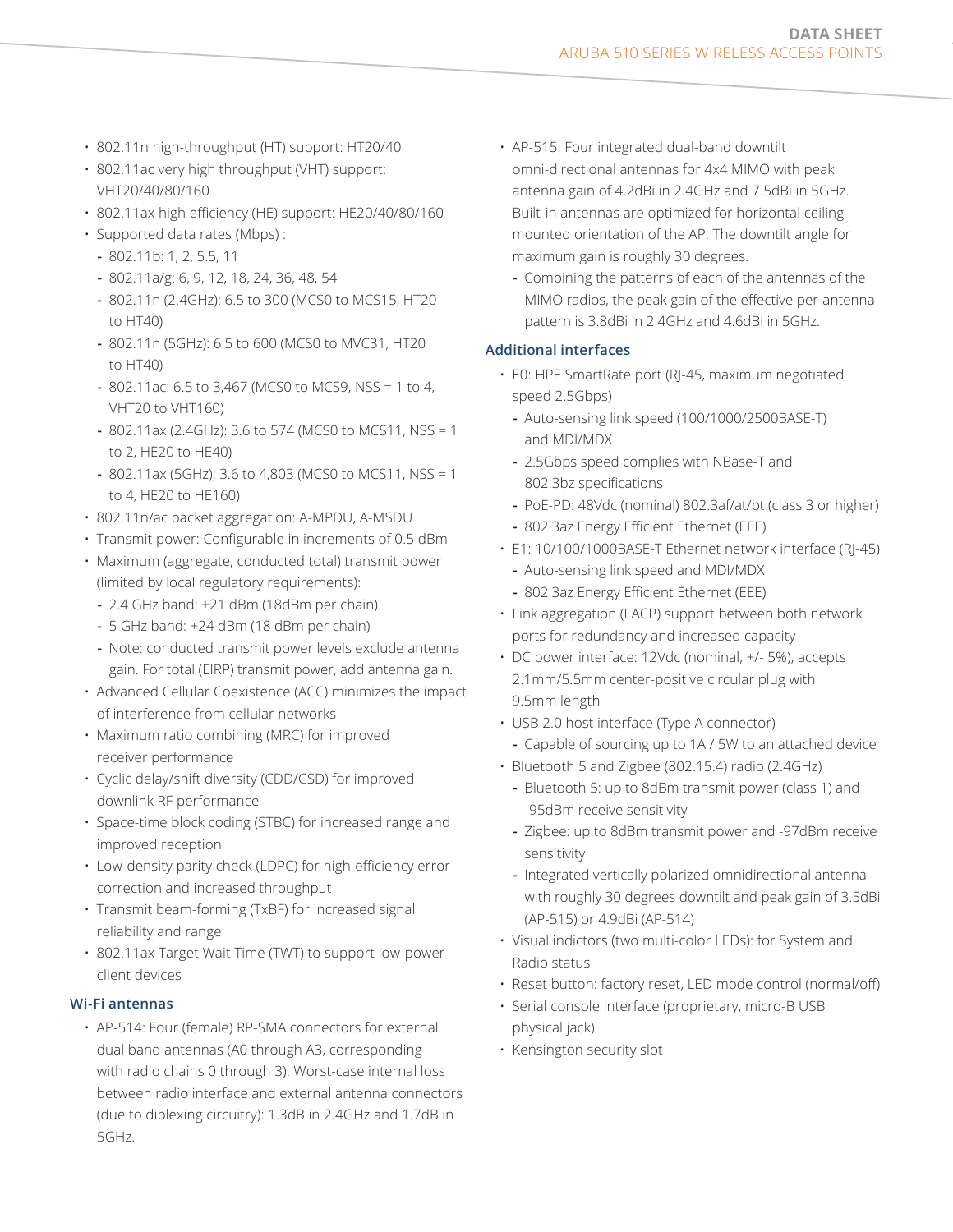#### **Power sources and power consumption**

- The AP supports direct DC power and Power over Ethernet (PoE; on port E0)
- When both power sources are available, DC power takes priority over PoE
- Power sources are sold separately; see the ordering Information section below for details
- When powered by DC or 802.3at (class 4) / 802.3bt (class 5) PoE, the AP will operate without restrictions.
- When powered by 802.3af (class 3) PoE and with the IPM feature enabled, the AP will start up in unrestricted mode, but it may apply restrictions depending on the PoE budget and actual power. What IPM restrictions to apply, and in what order, is programmable.
- Operating the AP with an 802.3af (class 3 or lower) PoE source and IPM disabled is not supported.
- Maximum (worst-case) power consumption:
	- **-** DC powered: 16.0W
	- **-** PoE powered (802.3af, IPM enabled): 13.5W
	- **-** PoE powered (802.3at/bt): 20.8W
	- **-** All numbers above are without an external USB device connected. When sourcing the full 5W power budget to such a device, the incremental (worst-case) power consumption for the AP is up to 5.7W (PoE powered) or 5.5W (DC powered).
- Maximum (worst-case) power consumption in idle mode: 12.6W (PoE) or 9.7W (DC)
- Maximum (worst-case) power consumption in deep-sleep mode: 5.9W (PoE) or 1.5W (DC)

#### **Mounting details**

A mounting bracket has been pre-installed on the back of the AP. This bracket is used to secure the AP to any of the (sold separately) mount kits; see the ordering Information section below for details.

#### **Mechanical specifications**

- Dimensions/weight (AP-515; unit, excluding mount bracket):
	- **-** 200mm (W) x 200mm (D) x 46mm (H)/ 7.9" (W) x 7.9" (D) x 1.8" (H)
	- **-** 810g/28.5oz
- Dimensions/weight (AP-515; shipping):
	- **-** 230mm (W) x 220mm (D) x 72mm (H)/ 9.1" (W) x 8.7" (D) x 2.8" (H)
	- **-** 1010g/35.5oz

#### **Environmental specifications**

- Operating conditions
	- **-** Temperature: 0C to +50C/+32F to +122F
	- **-** Humidity: 5% to 93% non-condensing
	- **-** AP is plenum rated for use in air-handling spaces **-** ETS 300 019 class 3.2 environments
- Storage and transportation conditions
	- **-** Temperature: -40C to +70C/-40F to +158F
	- **-** Humidity: 5% to 93% non-condensing
	- **-** ETS 300 019 classes 1.2 and 2.3 environments

#### **Reliability**

Mean Time Between Failure (MTBF): 560,000hrs (64yrs) at +25C operating temperature.

#### **Regulatory compliance**

- FCC/ISED
- CE Marked
- RED Directive 2014/53/EU
- EMC Directive 2014/30/EU
- Low Voltage Directive 2014/35/EU
- UL/IEC/EN 60950
- EN 60601-1-1, EN60601-1-2

For more country-specific regulatory information and approvals, please see your Aruba representative.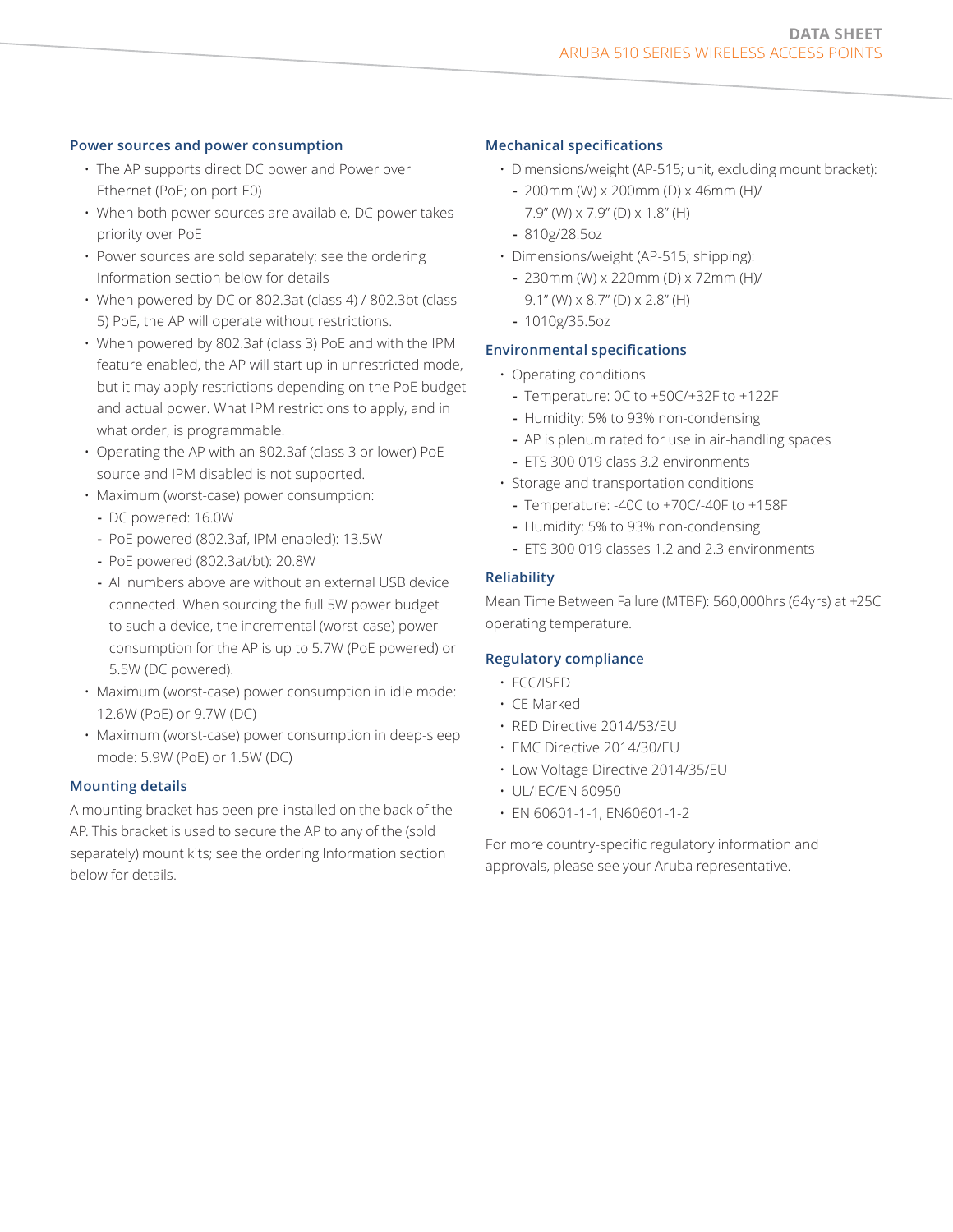#### **Regulatory model numbers**

- AP-514: APIN0514
- AP-515: APIN0515

# **Certifications**

- UL2043 plenum rating
- Wi-Fi Alliance:
	- **-** Wi-Fi CERTIFIED a, b, g, n, ac, ax
	- **-** WPA, WPA2 and WPA3 Enterprise with CNSA option, Personal(SAE), Enhanced Open ( OWE)
	- **-** WMM, WMM-PS, Wi-Fi Vantage, W-Fi Agile Multiband
	- **-** Passpoint (release 2)
- Bluetooth SIG

# **RF PERFORMANCE TABLE**

#### **WARRANTY**

[Aruba's hardware limited lifetime warranty.](https://www.arubanetworks.com/support-services/product-warranties/)

# **MINIMUM OPERATING SYSTEM SOFTWARE VERSIONS**

ArubaOS and Aruba InstantOS 8.4.0.0 (with some restrictions). For unrestricted operation, use 8.6.0.0 or later.

| <b>Band, rate</b>     | Maximum transmit power (dBm)<br>per transmit chain | <b>Receiver sensitivity (dBm)</b><br>per receive chain |  |  |
|-----------------------|----------------------------------------------------|--------------------------------------------------------|--|--|
| 2.4GHz, 802.11b       |                                                    |                                                        |  |  |
| 1Mbps                 | 18                                                 | $-96$                                                  |  |  |
| 11Mbps                | 18                                                 | $-88$                                                  |  |  |
| 2.4GHz, 802.11g       |                                                    |                                                        |  |  |
| 6Mbps                 | 18                                                 | -93                                                    |  |  |
| 54Mbps                | 17                                                 | $-75$                                                  |  |  |
| 2.4GHz, 802.11n HT20  |                                                    |                                                        |  |  |
| MCS0                  | 18                                                 | -93                                                    |  |  |
| MCS7                  | 16                                                 | $-75$                                                  |  |  |
| 2.4GHz, 802.11ax HE20 |                                                    |                                                        |  |  |
| MCS0                  | 18                                                 | $-92$                                                  |  |  |
| MCS11                 | 14                                                 | $-62$                                                  |  |  |
| 5GHz, 802.11a         |                                                    |                                                        |  |  |
| 6Mbps                 | 18                                                 | -93                                                    |  |  |
| 54Mbps                | 17                                                 | $-75$                                                  |  |  |
| 5GHz, 802.11n HT20    |                                                    |                                                        |  |  |
| MCS0                  | 18                                                 | -93                                                    |  |  |
| MCS7                  | 16                                                 | $-73$                                                  |  |  |
| 5GHz, 802.11n HT40    |                                                    |                                                        |  |  |
| MCS0                  | 18                                                 | -90                                                    |  |  |
| MCS7                  | 16                                                 | $-70$                                                  |  |  |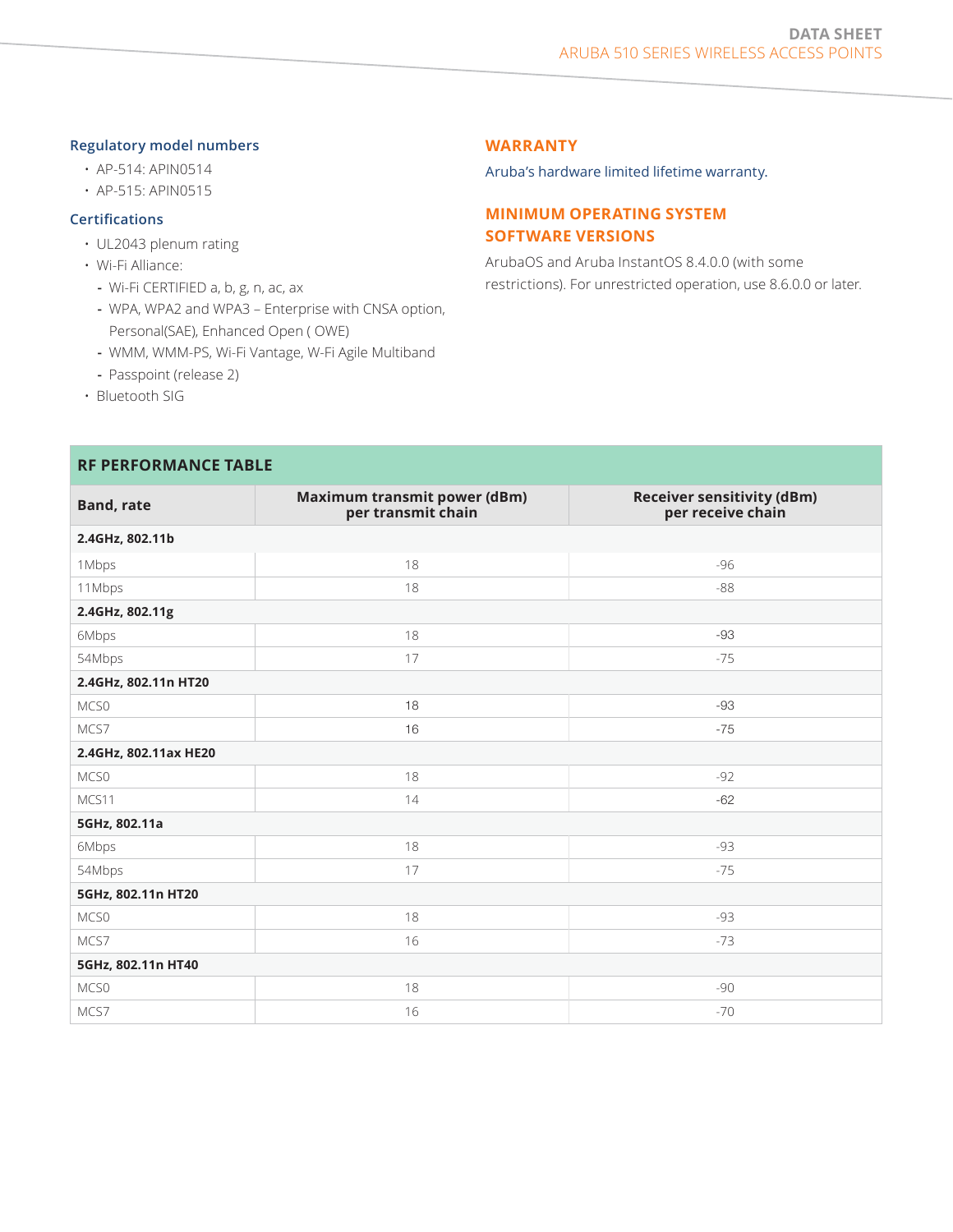# **RF PERFORMANCE TABLE**

| <b>Band, rate</b>     | Maximum transmit power (dBm)<br>per transmit chain | <b>Receiver sensitivity (dBm)</b><br>per receive chain |
|-----------------------|----------------------------------------------------|--------------------------------------------------------|
| 5GHz, 802.11ac VHT20  |                                                    |                                                        |
| MCS0                  | 18                                                 | $-93$                                                  |
| MCS9                  | 16                                                 | $-68$                                                  |
| 5GHz, 802.11ac VHT40  |                                                    |                                                        |
| MCS0                  | 18                                                 | $-90$                                                  |
| MCS9                  | 16                                                 | $-65$                                                  |
| 5GHz, 802.11ac VHT80  |                                                    |                                                        |
| MCS0                  | 18                                                 | $-87$                                                  |
| MCS9                  | 16                                                 | $-62$                                                  |
| 5GHz, 802.11ac VHT160 |                                                    |                                                        |
| MCS <sub>0</sub>      | 18                                                 | $-84$                                                  |
| MCS9                  | 16                                                 | $-59$                                                  |
| 5GHz, 802.11ax HE20   |                                                    |                                                        |
| MCS0                  | 18                                                 | $-90$                                                  |
| MCS11                 | 14                                                 | $-60$                                                  |
| 5GHz, 802.11ax HE40   |                                                    |                                                        |
| MCS0                  | 18                                                 | $-87$                                                  |
| MCS11                 | 14                                                 | $-57$                                                  |
| 5GHz, 802.11ax HE80   |                                                    |                                                        |
| MCS0                  | 18                                                 | $-84$                                                  |
| MCS11                 | 14                                                 | $-54$                                                  |
| 5GHz, 802.11ax HE160  |                                                    |                                                        |
| MCS0                  | 18                                                 | $-81$                                                  |
| MCS11                 | 13                                                 | $-51$                                                  |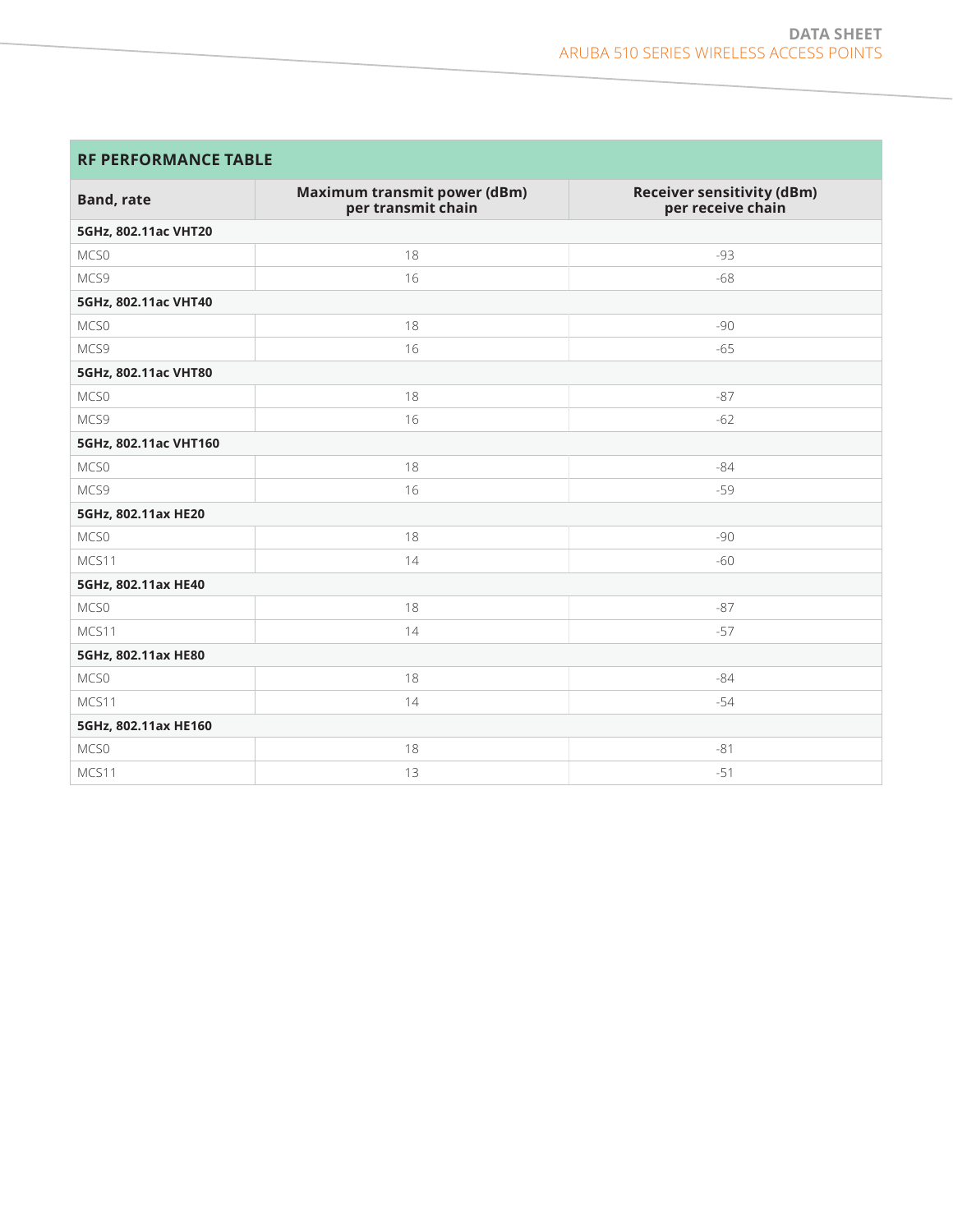# **ANTENNA PATTERN PLOTS**

# **Horizontal planes (top view)**

Showing azimuth (0 degrees) and 30 degrees downtilt patterns (averaged patterns for all applicable antennas)



2.44GHz Wi-Fi (antennas 1, 2)

5.5GHz Wi-Fi (antennas 1, 2, 3, 4)

120

135

150

165

# **Vertical (elevation) planes (side view, AP facing up)**

Showing side view with AP rotated 0 and 90 degrees (averaged patterns for all applicable antennas)





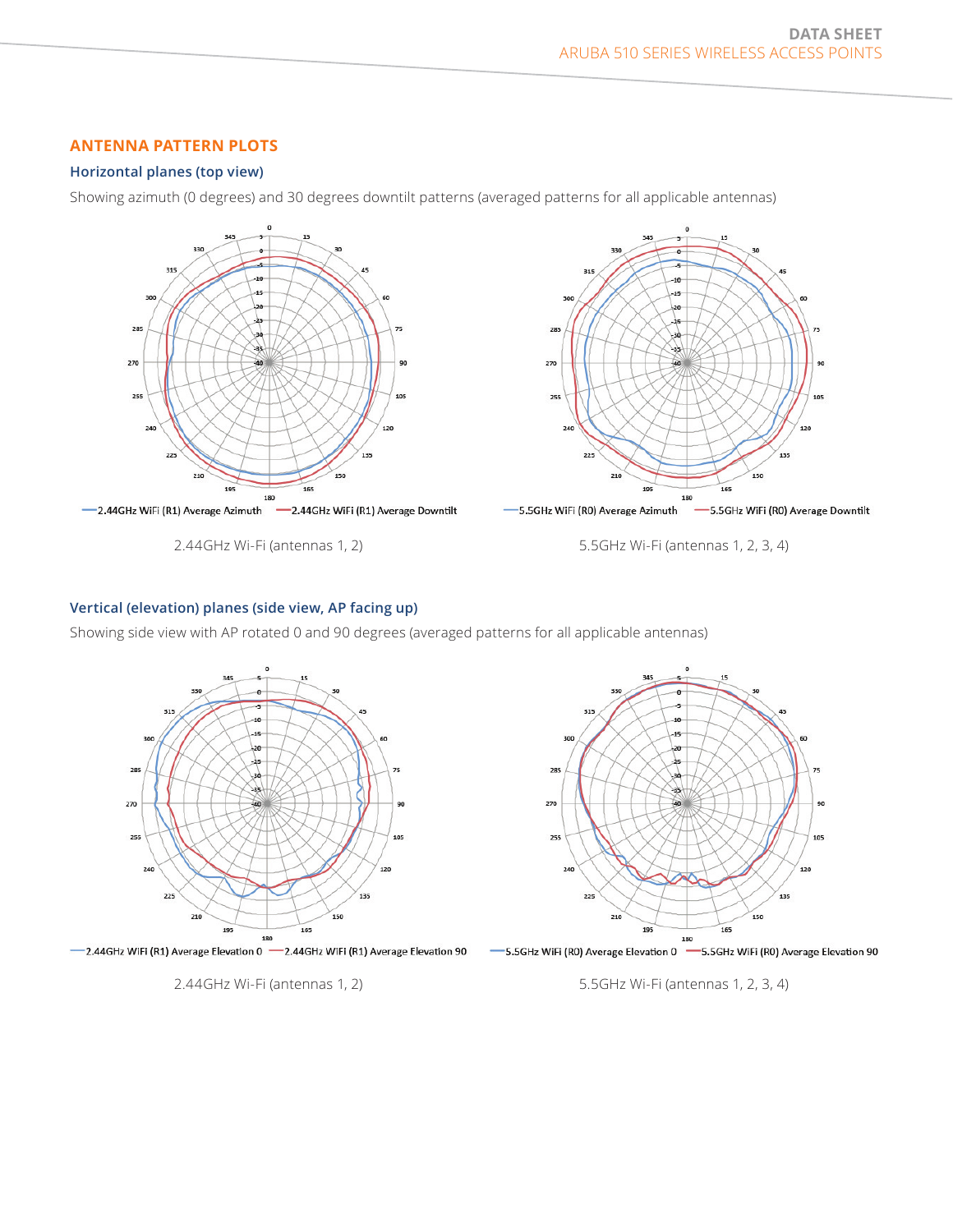# **ORDERING INFORMATION**

| <b>Part Number</b>                    | Description                                                                                      |  |
|---------------------------------------|--------------------------------------------------------------------------------------------------|--|
| Aruba 510 Series Campus Access Points |                                                                                                  |  |
| Q9H54A                                | Aruba AP-514 (EG) Dual Radio 4x4:4 + 2x2:2 802.11ax External Antennas Unified Campus AP          |  |
| Q9H55A                                | Aruba AP-514 (IL) Dual Radio 4x4:4 + 2x2:2 802.11ax External Antennas Unified Campus AP          |  |
| Q9H56A                                | Aruba AP-514 (JP) Dual Radio 4x4:4 + 2x2:2 802.11ax External Antennas Unified Campus AP          |  |
| Q9H57A                                | Aruba AP-514 (RW) Dual Radio 4x4:4 + 2x2:2 802.11ax External Antennas Unified Campus AP          |  |
| Q9H58A                                | Aruba AP-514 (US) Dual Radio 4x4:4 + 2x2:2 802.11ax External Antennas Unified Campus AP          |  |
| Q9H59A                                | Aruba AP-515 (EG) Dual Radio 4x4:4 + 2x2:2 802.11ax Internal Antennas Unified Campus AP          |  |
| Q9H62ACM                              | Aruba CM AP-515 (RW) Dual Radio 4x4:4 + 2x2:2 802.11ax Internal Antennas Unified Campus AP       |  |
| Q9H63ACM                              | Aruba CM AP-515 (US) Dual Radio 4x4:4 + 2x2:2 802.11ax Internal Antennas Unified Campus AP       |  |
| Q9H60A                                | Aruba AP-515 (IL) Dual Radio 4x4:4 + 2x2:2 802.11ax Internal Antennas Unified Campus AP          |  |
| Q9H61A                                | Aruba AP-515 (JP) Dual Radio 4x4:4 + 2x2:2 802.11ax Internal Antennas Unified Campus AP          |  |
| Q9H62A                                | Aruba AP-515 (RW) Dual Radio 4x4:4 + 2x2:2 802.11ax Internal Antennas Unified Campus AP          |  |
| Q9H63A                                | Aruba AP-515 (US) Dual Radio 4x4:4 + 2x2:2 802.11ax Internal Antennas Unified Campus AP          |  |
| Q9H64A                                | Aruba AP-514 (EG) TAA Dual Radio 4x4:4 + 2x2:2 802.11ax External Antennas Unified Campus AP      |  |
| Q9H65A                                | Aruba AP-514 (IL) TAA Dual Radio 4x4:4 + 2x2:2 802.11ax External Antennas Unified Campus AP      |  |
| <b>O9H66A</b>                         | Aruba AP-514 (JP) TAA Dual Radio 4x4:4 + 2x2:2 802.11ax External Antennas Unified Campus AP      |  |
| Q9H67A                                | Aruba AP-514 (RW) TAA Dual Radio 4x4:4 + 2x2:2 802.11ax External Antennas Unified Campus AP      |  |
| Q9H68A                                | Aruba AP-514 (US) TAA Dual Radio 4x4:4 + 2x2:2 802.11ax External Antennas Unified Campus AP      |  |
| Q9H69A                                | Aruba AP-515 (EG) TAA Dual Radio 4x4:4 + 2x2:2 802.11ax Internal Antennas Unified Campus AP      |  |
| Q9H70A                                | Aruba AP-515 (IL) TAA Dual Radio 4x4:4 + 2x2:2 802.11ax Internal Antennas Unified Campus AP      |  |
| Q9H71A                                | Aruba AP-515 (JP) TAA Dual Radio 4x4:4 + 2x2:2 802.11ax Internal Antennas Unified Campus AP      |  |
| Q9H72A                                | Aruba AP-515 (RW) TAA Dual Radio 4x4:4 + 2x2:2 802.11ax Internal Antennas Unified Campus AP      |  |
| Q9H73A                                | Aruba AP-515 (US) TAA Dual Radio 4x4:4 + 2x2:2 802.11ax Internal Antennas Unified Campus AP      |  |
| <b>Mounting kits</b>                  |                                                                                                  |  |
| JZ370A                                | AP-MNT-MP10-A Campus AP mount bracket kit (10-pack) type A: suspended ceiling rail, flat 9/16    |  |
| Q9G69A                                | AP-MNT-MP10-B Campus AP mount bracket kit (10-pack) type B: suspended ceiling rail, flat 15/16   |  |
| <b>O9G70A</b>                         | AP-MNT-MP10-C Campus AP mount bracket kit (10-pack) type C: suspended ceiling rail, profile 9/16 |  |
| Q9G71A                                | AP-MNT-MP10-D Campus AP mount bracket kit (10-pack) type D: solid surface                        |  |
| JZ370ACM                              | Aruba CM AP-MNT-MP10-A Campus AP mount bracket kit (10-pack) type A: flat rail 9/16              |  |
| O9G69ACM                              | Aruba CM AP-MNT-MP10-B Campus AP mount bracket kit (10-pack) type B: flat rail 15/16             |  |
| Q9G70ACM                              | Aruba CM AP-MNT-MP10-C Campus AP mount bracket kit (10-pack) type C: profile rail 9/16           |  |
| Q9G71ACM                              | Aruba CM AP-MNT-MP10-D Campus AP mount bracket kit (10-pack) type D: solid surface               |  |
| R1C72ACM                              | Aruba CM AP-MNT-MP10-E Campus AP mount bracket kit (10-pack) type E: wall-box                    |  |
| R3J15ACM                              | Aruba CM AP-MNT-A Campus AP mount bracket kit (individual) type A: flat rail 9/16                |  |
| R3 16ACM                              | Aruba CM AP-MNT-B Campus AP mount bracket kit (individual) type B: flat rail 15/16               |  |